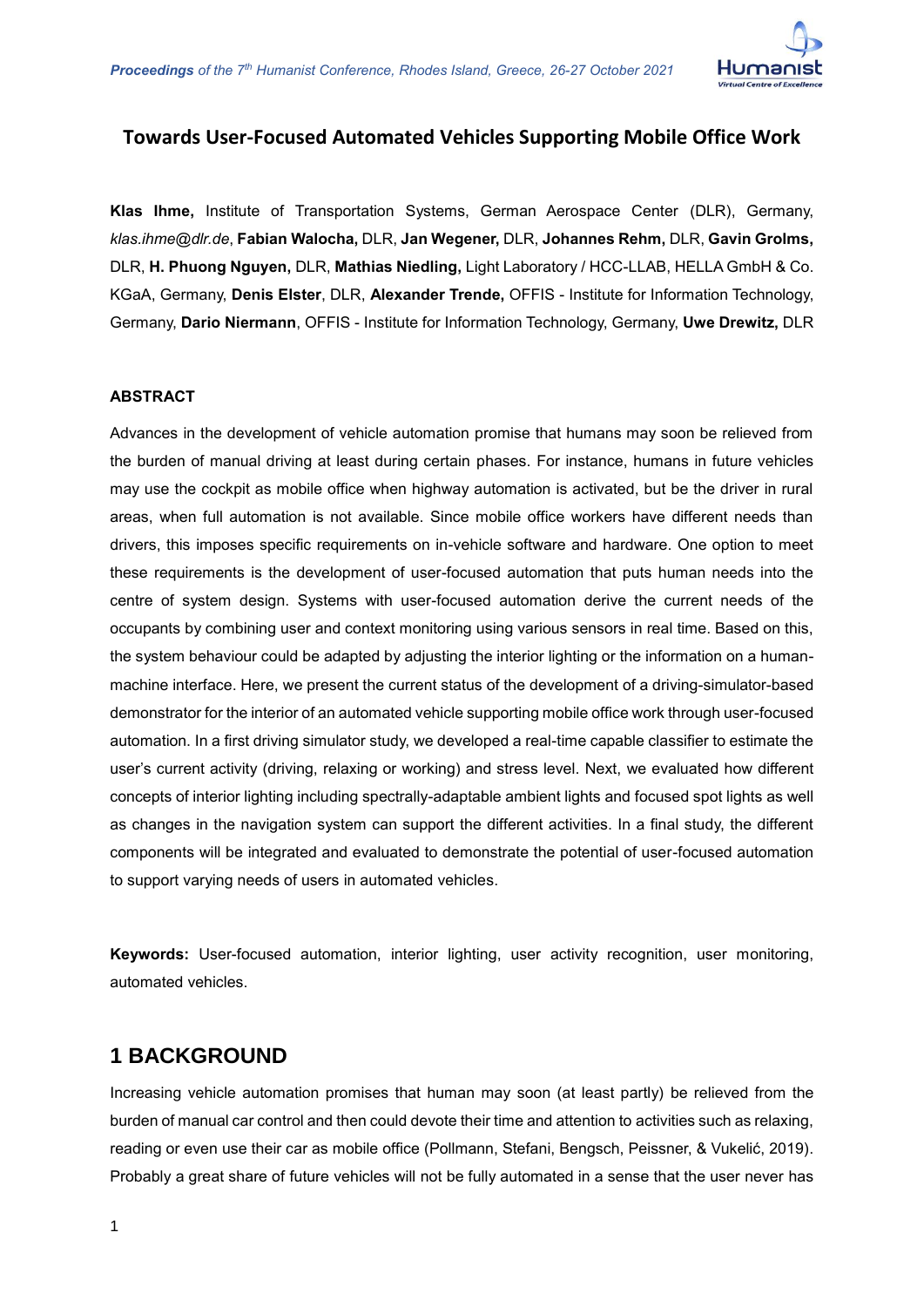to drive, but will allow automated driving only in certain sections, so that users may have to resume control when automation boundaries are reached. This imposes new requirements on the design of invehicle software and hardware, because users want to or have to change between very different activities even within one ride. Notably, the needs of mobile office workers with high task load differ from users who work on routine tasks, relax or drive manually. Hence, if vehicles offer multiple automation levels and thus allow different usages of the vehicle interior, they will have to be able to adapt to the user needs in the current situation. Otherwise, user acceptance for concepts of automated driving that promise to gain time for other tasks cannot be ensured. A design approach for ensuring this is the concept of user-focused automation (Drewitz et al., 2020), which puts basic human needs in the centre of system design. As a prerequisite for meeting basic and current user needs, user-focused systems therefore require a reliable real-time estimation of the user's current state as well as adequate strategies for supporting the users.

## **2 OBJECTIVES**

Building on the aforementioned considerations, the main objective of this work is to build a demonstrator set-up for a user-focused automated vehicle interior that can determine the user's current activity and stress level and based on this, supports the user when accomplishing mobile office work or relaxing. Here, we give a brief overview on the process for the development of the real-time user model (Study 1) and the evaluation of different intervention strategies (Study 2). Unfortunately, a final evaluation of the entire system (Study 3) with real-time adaptation had to be postponed due to restrictions designed to contain the spread of coronavirus and will be conducted in late 2021.

# **3 DEMONSTRATOR SET-UP**

The demonstrator set-up was implemented in a driving simulator (see [Figure 1\)](#page-2-0). The used simulator mock-up has a standard LED band-based HMI for communicating mode awareness [\(Figure 1,](#page-2-0) orange). In addition, the mock-up was equipped with a display HMI (tablet-based, Microsoft Surface Tablet with 12.3 inches) that displays a navigation system [\(Figure 1,](#page-2-0) blue) to communicate route adjustments. The adaptable interior lighting concept included an ambient light as well as matrix LED reading light. The ambient light was implemented by means of a spectrally freely adjustable light panel using RGBW LEDs (red, green, blue, white LED) as a light source. The panel illuminated the vehicle interior as an indirect light source [\(Figure 1,](#page-2-0) red). The matrix LED reading light was integrated as a focus light, which can specifically illuminate the work area in the mobile office [\(Figure 1,](#page-2-0) green). The demonstrator was used as vehicle mock-up for the two driving simulator studies described in the following.

# **4 STUDY 1 – DEVELOPING A REAL-TIME CAPABLE USER MODEL**

The overarching goal of Study 1 was to develop a real-time capable user model that can determine the current activity of the user and estimate his or her stress level as prerequisite for the final demonstrator. As data base for this, a driving simulator study with an earlier version of the demonstrator was conducted in which participants accomplished the relevant activities with varying stress levels. The study is described here in brevity and details can be found in Walocha, Drewitz, and Ihme (in review).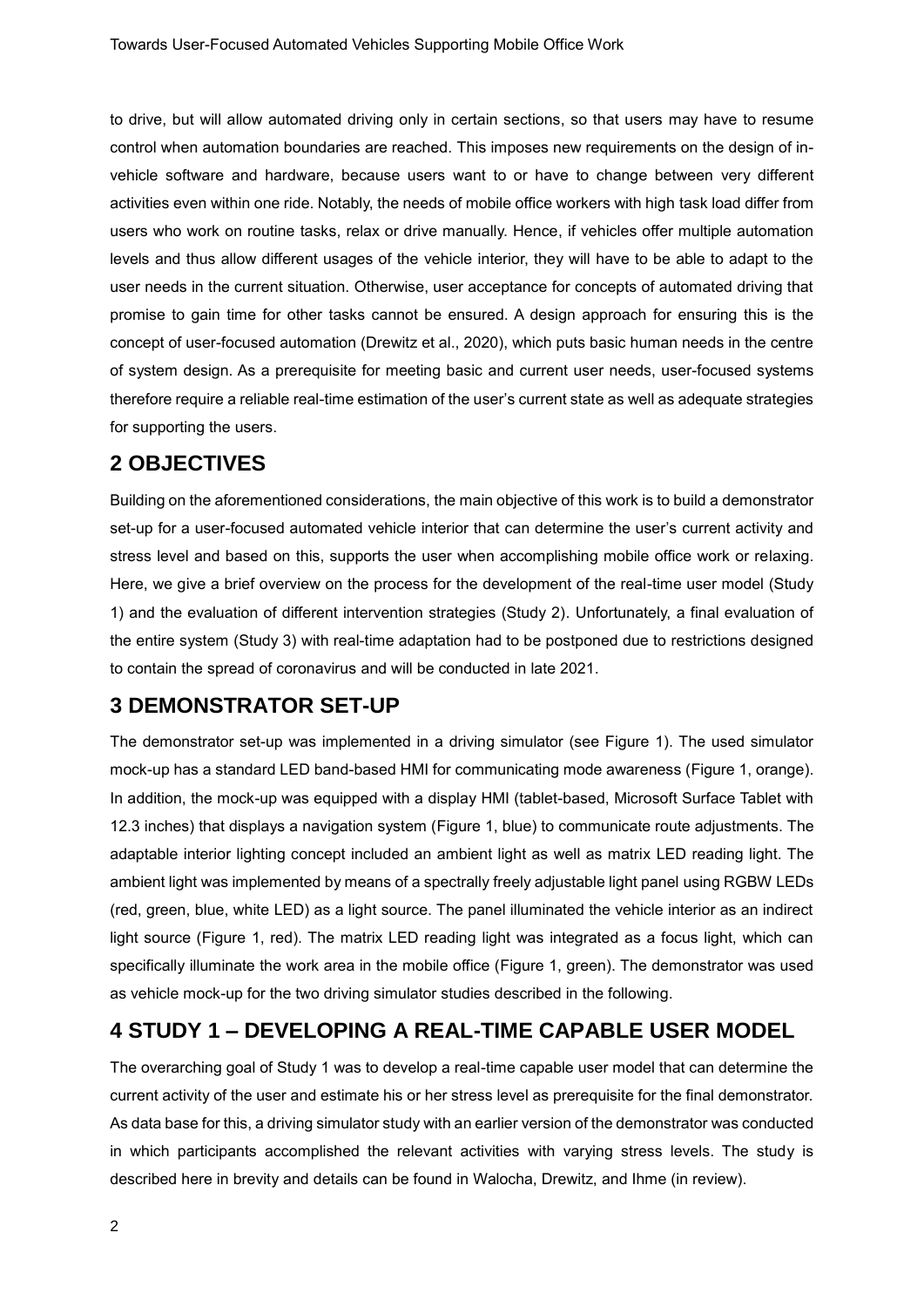

**Figure 1. Demonstrator set-up in driving simulator. The interior elements are framed by coloured rectangles (orange: HMI for communication mode awareness, blue: display HMI for navigation system, red: ambient light, green: matrix LED reading light).**

<span id="page-2-0"></span>In total, 29 participants (mean age: 25 years, 14 females and 15 males) were included in the analysis. As basis for activity and stress recognition, participants' upper body was filmed with a webcam mounted on the right A-pillar and their heart rate (HR) and HR variability (HRV) was assessed using a 3-lead electrocardiogram. Each participant experienced four driving scenarios of roughly 15 minutes each: manual driving (MD), plus three automated drives relaxing (REL) and mobile office with high (MO-HT) as well as low task load (MO-LT). The data were then used to develop a user model that discriminates three activities (manual driving, relaxing and working) and two stress levels (high versus low). For this, we extracted information about the location of a set of body points in participants' upper bodies from each video frame using OpenPose (Cao, Hidalgo, Simon, Wei, & Sheikh, 2021) as input for pose and activity recognition (see [Figure 2A](#page-3-0)). The user model first determines the current pose (driving = hand on wheel, head straight; relaxing = hands on lap, head variable; working = hands on keyboard or mouse, head towards screen) using a support vector classifier for each frame based on the pre-processed body points. The pose values are then integrated over time in a sense that the current activity is determined by the pose occurring most frequently in the last 30 s. In parallel, the current HR and the HRV of the last 30 s (sliding windows of 30 s with 1 s overlap) were used to estimate the current arousal (high = high HR, low HRV; low = low HR, high HRV) based on Gaussian mixture modelling for each second. Based on this, the current stress level is calculated by averaging the arousal level of the last 30 s (see Walocha et al., in review).

The classifier for the activity estimation showed very good performance for discriminating between working and the other two activities. Despite some difficulties discerning driving and relaxing in a sense that the relaxing poses were partly classified as driving, the classification accuracy is still acceptable for these activities (see [Figure 2B](#page-3-0)). The stress estimator provided reasonable results with identifying the highest stress ratings during MO-HT, followed by MO-LT and MD. Lowest stress values were estimated for the REL condition (see [Figure 2C](#page-3-0)). In sum, the results appear to be a good first step for the real-time user model of the demonstrator.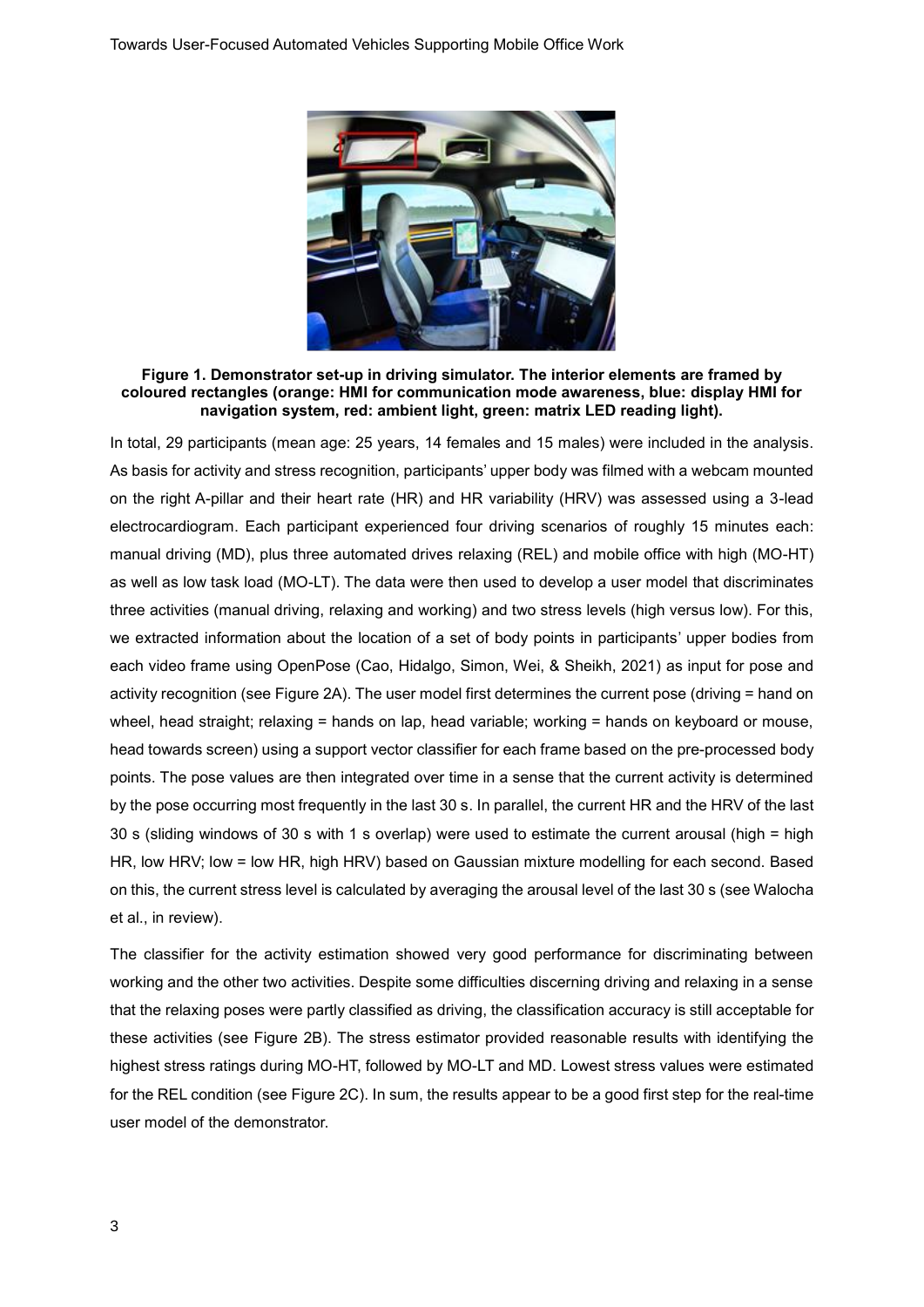

<span id="page-3-0"></span>**Figure 2. Study 1: (A) Interior setup recorded from camera on A-pillar with OpenPose body points overlaid. (B) Confusion matrix of activity classification. (C) Results of stress detection stratified by drives (mean and standard error of the mean).** 

## **5 STUDY 2 – EVALUATION OF INTERVENTION STRATEGIES**

This main goal of Study 2 was to evaluate the usefulness of a set of intervention strategies that have been designed for this use case to support the users during mobile office work. For this, an interieur light concept that ought to support users accomplishing the different activities as well as an adaptation of the navigation system were integrated into the demonstrator set-up.

#### **5.1 Methods**

A total of 51 volunteers (16 females, 35 males, mean [M] =34.5 years, standard deviation [SD] = 12.6) participated in the study. After a short training, participants drove four experimental runs in fixed order (Learning Phase [LP], Repetition Phase, [RP], Pressure Phase [PP], and Relax Phase [RP]). For these, participants were told as a cover story before each run that a 15-minute drive to an appointment would follow. Eight minutes of the drive were automated and could be used to work on the on a mobile office task (which was an improved version of the task from Study 1), while the rest of the time had to be driven manually (in fact, however, a takeover never occurred and the scenarios stopped after the automated drive). In LP, participants had to perform the office task with a low task load (low difficulty in emails, 75 sec + up to 20% time between emails). During RP, participants had to perform the task with a medium task load (medium difficulty on the emails, 60 sec + up to 20% time between emails). For PP, the task had to be performed with a high task load (high difficulty of emails, 45 sec + up to 20% time between emails). Finally, in REL, participants could relax during the automated drive.

A between-groups design was used to evaluate different interventions to adapt the interior and the route to the stress level of the participants. For the mobile-office task, there was the following adaptations:

Interior adaptation: one experimental group (18 participants) received an interior light adaptation shortly after the start of the mobile office task in RP and PP, respectively, consisting of switchedon focus light and a stimulating ambient light with high colour temperature and high brightness (about 6500 Kelvin, cool white LED). The control group received no adaptation (16 participants). The small number of participants in the two groups resulted from technical problems with the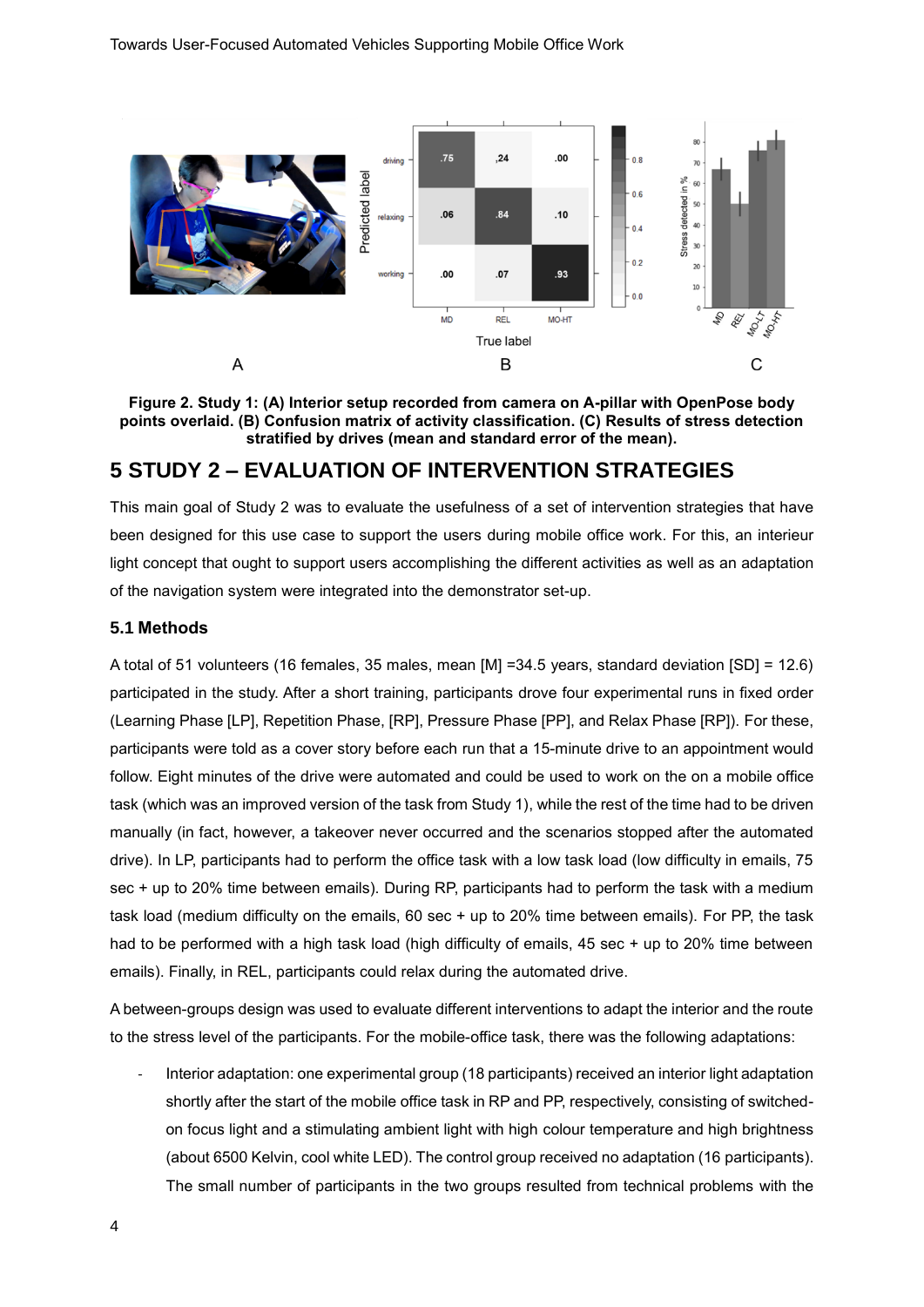interior adaptation for 17 participants.

Route adaptation: One experimental group (25 participants) received the option to adapt the route after about 6 minutes on the navigation system during the processing of the mobile office task in PP, so that a longer automated drive (and thus more working time) were available with a similar arrival time. Participants could confirm or reject the route adjustment. The control group (26 participants) was not given the option to adjust the route.

During REL, a further adjustment of the interior lighting was evaluated. Here, the ambient light was set to a reduced colour temperature (approximately 2800 K, similar to an incandescent bulb), which was experienced by the experimental group of 17 participants). The control group consisted of 15 participants. Again, the small number of participants resulted from technical problems with the interior adaptation in the remaining participants.

After LP, RP and PP, participants provided a self-report of their experienced stress (State Stress Questionnaire, SSSQ; Helton & Näswall, 2015) and rated the acceptance of the adaptations with the Acceptance Scale by van der Laan, Heino, and Waard (1997). In case of the route adjustment, we asked participants whether and why (not) they had accepted the route adjustment. After the REL, participants completed a self-developed relaxation questionnaire and the van der Laan scale. These ratings on the questionnaires after PP and REL were used to evaluate the adaptions during mobile office work and relaxing, respectively, by comparing the different experimental groups with non-parametric Mann-Whitney-Tests.

#### **5.2 Results**

For the mobile office condition (PP), no significant effects were revealed in the SSSQ and the acceptance scale (all ps > .05) between the groups with and without interior light adaption. In addition, no differences in the SSSQs were revealed for the route adaption (all ps > .05). However, participants provided higher ratings regarding usefulness (*Z*=-4.65, *p* < .001) and satisfying (*Z*=-3.88, *p* < .001) on the acceptance scale for the route adaption [\(Figure 3\)](#page-4-0). For relaxing, there were no significant differences in the SSSQ, the van der Laan acceptance scale and subjective relaxation between the groups with and without light adaptation (all ps > .05).



<span id="page-4-0"></span>**Figure 3. Study 2: Rating on the van der Laan acceptance scale for the route adaption in the mobile office condition (right: subscale usefulness, left: subscale satisfying).**